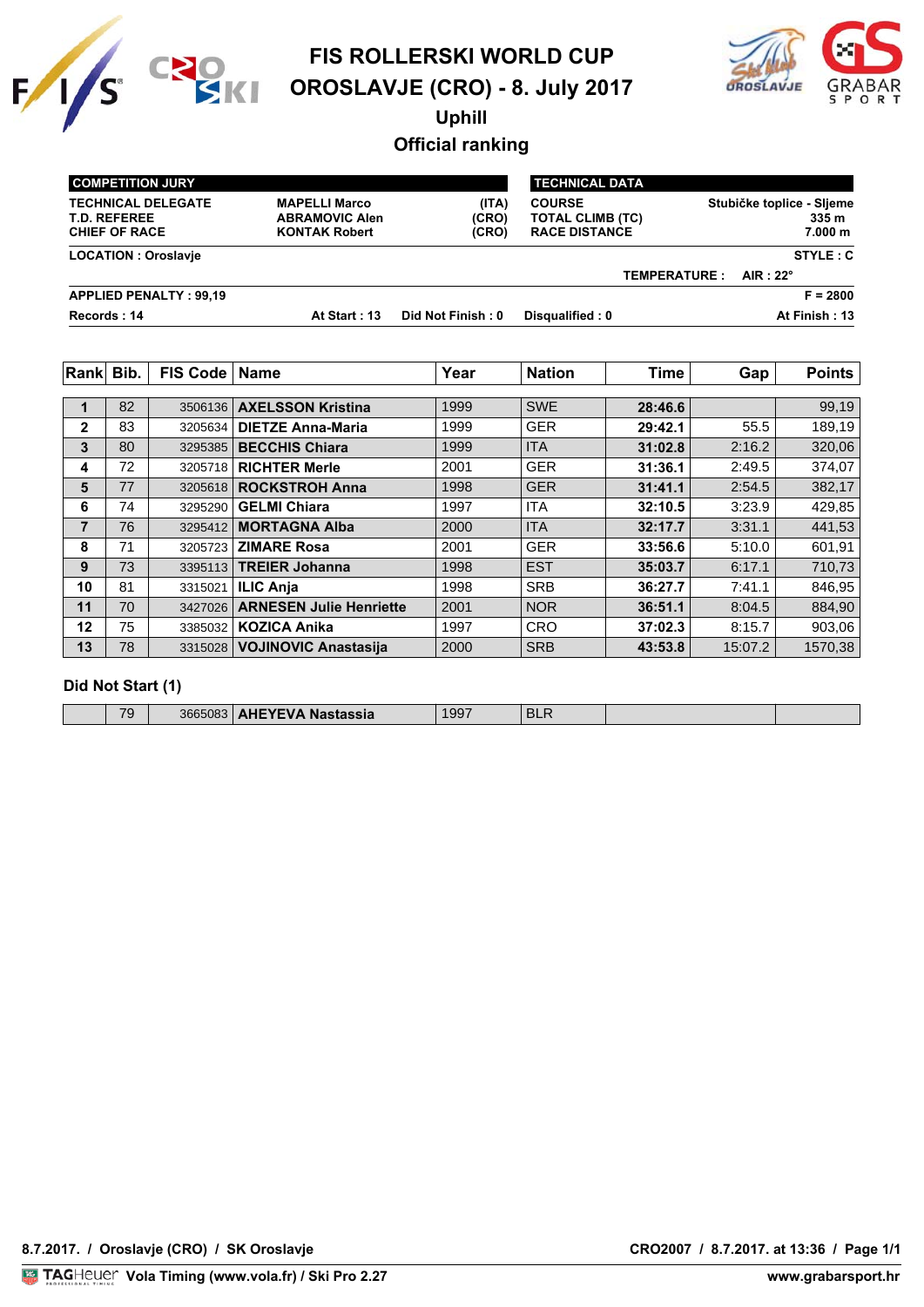



**Uphill**

# **Official ranking**

| <b>COMPETITION JURY</b>                                                  |                                                                       |                         | <b>TECHNICAL DATA</b>                                            |                     |                                               |
|--------------------------------------------------------------------------|-----------------------------------------------------------------------|-------------------------|------------------------------------------------------------------|---------------------|-----------------------------------------------|
| <b>TECHNICAL DELEGATE</b><br><b>T.D. REFEREE</b><br><b>CHIEF OF RACE</b> | <b>MAPELLI Marco</b><br><b>ABRAMOVIC Alen</b><br><b>KONTAK Robert</b> | (ITA)<br>(CRO)<br>(CRO) | <b>COURSE</b><br><b>TOTAL CLIMB (TC)</b><br><b>RACE DISTANCE</b> |                     | Stubičke toplice - Sljeme<br>335 m<br>7.000 m |
| <b>LOCATION: Oroslavie</b>                                               | <b>CATEGORY: SENIOR MEN</b>                                           |                         | STYLE: C                                                         |                     |                                               |
|                                                                          |                                                                       |                         |                                                                  | <b>TEMPERATURE:</b> | AIR : $22^\circ$                              |
| <b>APPLIED PENALTY: 35,89</b>                                            |                                                                       |                         |                                                                  |                     | $F = 2800$                                    |
| Records: 21                                                              | At Start: 15                                                          | Did Not Finish: 0       | Disqualified: 0                                                  |                     | At Finish: 15                                 |

| Rank         | Bib. | FIS Code   Name |                                | Year | <b>Nation</b> | <b>Time</b> | Gap    | <b>Points</b> |
|--------------|------|-----------------|--------------------------------|------|---------------|-------------|--------|---------------|
|              |      |                 |                                |      |               |             |        |               |
| 1            | 21   | 3500326         | <b>NORUM Robin</b>             | 1988 | <b>SWE</b>    | 23:00.4     |        | 35,89         |
| $\mathbf{2}$ | 20   | 3700049         | <b>MLYNAR Peter</b>            | 1988 | <b>SVK</b>    | 23:04.0     | 3.6    | 43,19         |
| 3            | 18   | 3501191         | <b>FAHLEN Tom</b>              | 1994 | <b>SWE</b>    | 23:08.0     | 7.6    | 51,31         |
| 4            | 16   | 3290372         | <b>TANEL Matteo</b>            | 1993 | ITA           | 23:16.6     | 16.2   | 68,75         |
| 5            | 17   | 3500743         | <b>GUSTAFSSON Victor</b>       | 1990 | <b>SWE</b>    | 23:22.8     | 22.4   | 81,33         |
| 6            | 14   | 3700074         | <b>SULEK Miroslav</b>          | 1993 | <b>SVK</b>    | 24:34.2     | 1:33.8 | 226,15        |
| 7            | 6    | 3290566         | <b>DALLA VIA Alberto</b>       | 1995 | <b>ITA</b>    | 24:44.2     | 1:43.8 | 246,44        |
| 8            | 13   | 3700073         | <b>SEGEC Andrej</b>            | 1994 | <b>SVK</b>    | 24:48.0     | 1:47.6 | 254,15        |
| 9            | 11   | 3380038         | <b>CRNKOVIC Kresimir</b>       | 1995 | <b>CRO</b>    | 25:43.7     | 2:43.3 | 367,13        |
| 10           | 10   | 3290374         | <b>BECCHIS Emanuele</b>        | 1993 | <b>ITA</b>    | 26:20.1     | 3:19.7 | 440,96        |
| 11           | 8    | 3200574         | <b>WAIDELICH Moritz</b>        | 1995 | <b>GER</b>    | 26:36.7     | 3:36.3 | 474,63        |
| 12           | 12   | 3420360         | <b>ANDERSEN Ragnar Bragvin</b> | 1988 | <b>NOR</b>    | 26:43.1     | 3:42.7 | 487,61        |
| 13           | 3    | 3490091         | <b>SANZ Unai</b>               | 1988 | <b>ESP</b>    | 27:23.9     | 4:23.5 | 570,37        |
| 14           | 9    | 3290413         | <b>GIARDINA Jacopo</b>         | 1996 | <b>ITA</b>    | 27:34.6     | 4:34.2 | 592,08        |
| 15           | 7    | 3200791         | <b>BENDER Niklas</b>           | 1995 | <b>GER</b>    | 29:14.6     | 6:14.2 | 794,92        |

#### **Did Not Start (6)**

|    | 3481890   <b>BEZGIN IIIa</b>      | 1995 | <b>RUS</b> |  |
|----|-----------------------------------|------|------------|--|
|    | 3290223   SBABO Emanuele          | 1983 | <b>ITA</b> |  |
| 4  | 3290236   <b>BERLANDA Alessio</b> | 1979 | <b>ITA</b> |  |
|    | 3310025   HADZIFEJZOVIC Dzevad    | 1991 | <b>SRB</b> |  |
| 15 | 3310022   SMRKOVIC Rejhan         | 1991 | <b>SRB</b> |  |
| 19 | 3501396   FREDRIKSSON Marcus      | 1996 | <b>SWE</b> |  |

**Competition Secretary: Klara KONTAK**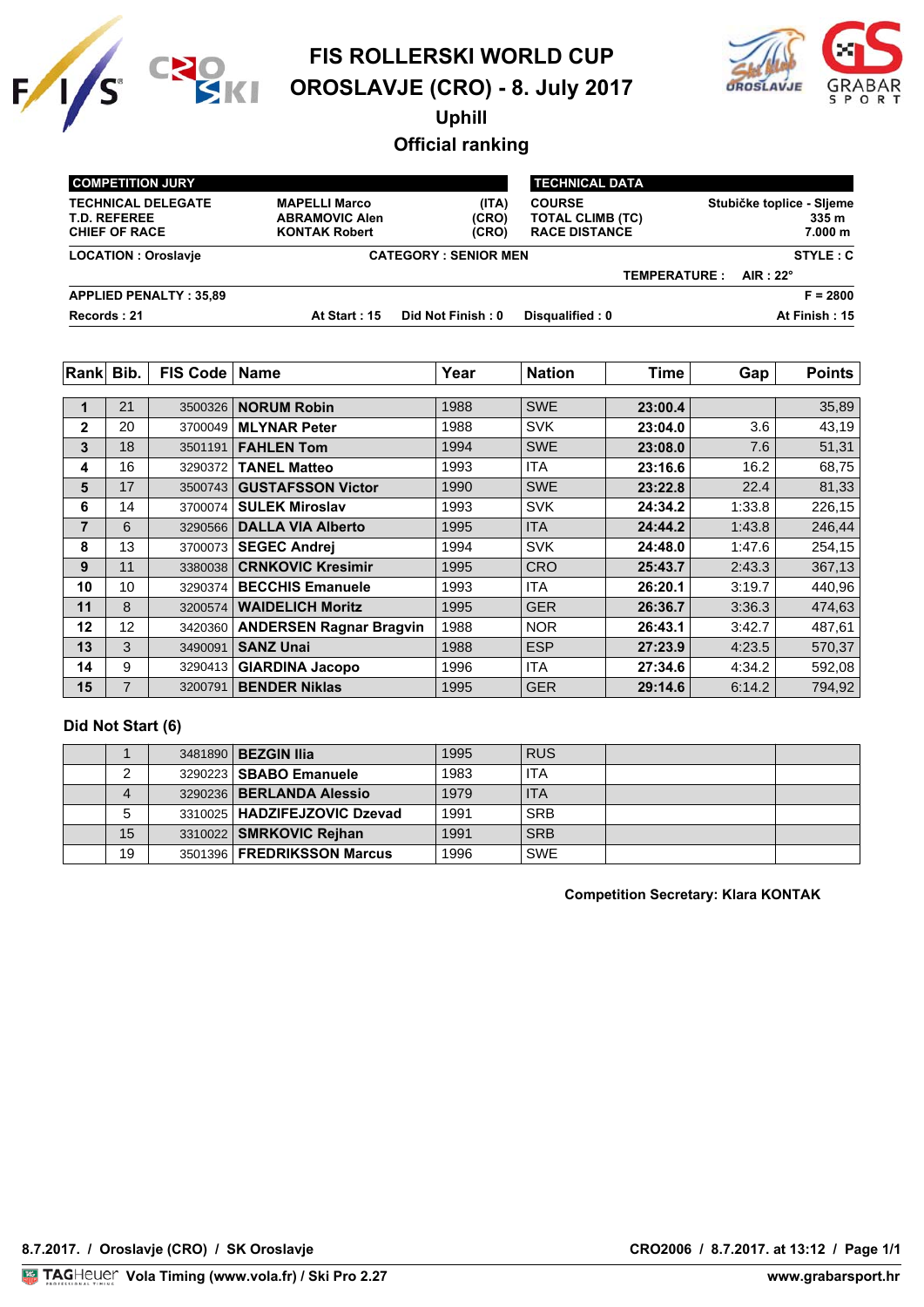



**Uphill**

# **Official ranking**

| <b>COMPETITION JURY</b>                                                  |                                                                       |                         | <b>TECHNICAL DATA</b>                                            |                     |                                               |
|--------------------------------------------------------------------------|-----------------------------------------------------------------------|-------------------------|------------------------------------------------------------------|---------------------|-----------------------------------------------|
| <b>TECHNICAL DELEGATE</b><br><b>T.D. REFEREE</b><br><b>CHIEF OF RACE</b> | <b>MAPELLI Marco</b><br><b>ABRAMOVIC Alen</b><br><b>KONTAK Robert</b> | (ITA)<br>(CRO)<br>(CRO) | <b>COURSE</b><br><b>TOTAL CLIMB (TC)</b><br><b>RACE DISTANCE</b> |                     | Stubičke toplice - Sljeme<br>335 m<br>7.000 m |
| <b>LOCATION: Oroslavie</b>                                               | <b>CATEGORY: SENIOR LADIES</b>                                        |                         |                                                                  |                     | STYLE: C                                      |
|                                                                          |                                                                       |                         |                                                                  | <b>TEMPERATURE:</b> | AIR : 22 $^{\circ}$                           |
| <b>APPLIED PENALTY: 53,54</b>                                            |                                                                       |                         |                                                                  |                     | $F = 2800$                                    |
| Records: 16                                                              | At Start: 14                                                          | Did Not Finish : 0      | Disqualified: 0                                                  |                     | At Finish: 14                                 |

| Rank           | Bib. | <b>FIS Code</b> | <b>Name</b>              | <b>Nation</b> | Year | <b>Time</b> | Gap    | <b>Points</b> |
|----------------|------|-----------------|--------------------------|---------------|------|-------------|--------|---------------|
|                |      |                 |                          |               |      |             |        |               |
| $\blacksquare$ | 63   | 3505883         | <b>OLSSON Sandra</b>     | <b>SWE</b>    | 1995 | 27:15.3     |        | 53,54         |
| $\mathbf{2}$   | 65   | 3505223         | <b>SOEDERLUND Helene</b> | <b>SWE</b>    | 1987 | 27:44.4     | 29.1   | 103,37        |
| 3              | 64   | 3705003         | <b>PROCHAZKOVA Alena</b> | <b>SVK</b>    | 1984 | 28:23.9     | 1:08.6 | 171,00        |
| 4              | 59   | 3485077         | <b>KONOHOVA Ksenia</b>   | <b>RUS</b>    | 1983 | 30:47.5     | 3:32.2 | 416,87        |
| 5              | 57   | 3295223         | <b>BOLZAN Lisa</b>       | <b>ITA</b>    | 1995 | 30:59.0     | 3:43.7 | 436,56        |
| 6              | 62   | 3486282         | <b>KALININA Arina</b>    | <b>RUS</b>    | 1995 | 31:00.6     | 3:45.3 | 439,30        |
| 7              | 58   | 3486332         | <b>PLOTNIKOVA Olga</b>   | <b>RUS</b>    | 1996 | 31:02.8     | 3:47.5 | 443,07        |
| 8              | 55   | 3205384         | <b>WILLERT Tina</b>      | <b>GER</b>    | 1993 | 31:29.8     | 4:14.5 | 489,30        |
| 9              | 54   | 3485107         | <b>EKTOVA Elena</b>      | <b>RUS</b>    | 1981 | 33:15.4     | 6:00.1 | 670,11        |
| 10             | 52   | 3486258         | <b>LETUCHEVA Olga</b>    | <b>RUS</b>    | 1995 | 33:17.5     | 6:02.2 | 673,71        |
| 11             | 61   | 3235029         | <b>NTANOU Maria</b>      | <b>GRE</b>    | 1990 | 33:48.7     | 6:33.4 | 727,13        |
| 12             | 53   | 3295222         | <b>BOLZAN Anna</b>       | <b>ITA</b>    | 1995 | 34:22.8     | 7:07.5 | 785,52        |
| 13             | 50   | 3385030         | <b>BLAZENIC Nika</b>     | <b>CRO</b>    | 1996 | 35:36.0     | 8:20.7 | 910,85        |
| 14             | 60   | 3665046         | <b>NEDYUKHINA Maryia</b> | <b>BLR</b>    | 1992 | 36:34.0     | 9:18.7 | 1010,16       |

### **Did Not Start (2)**

| $E^A$<br>ັ | 3385042 | <b>FRLAN Gabriiela</b>             | CRC         | 1981 |  |
|------------|---------|------------------------------------|-------------|------|--|
| 56         | 3486793 | Nataliva<br><b>_OTNIKOVA</b><br>ÞІ | DI IC<br>אט | 1973 |  |